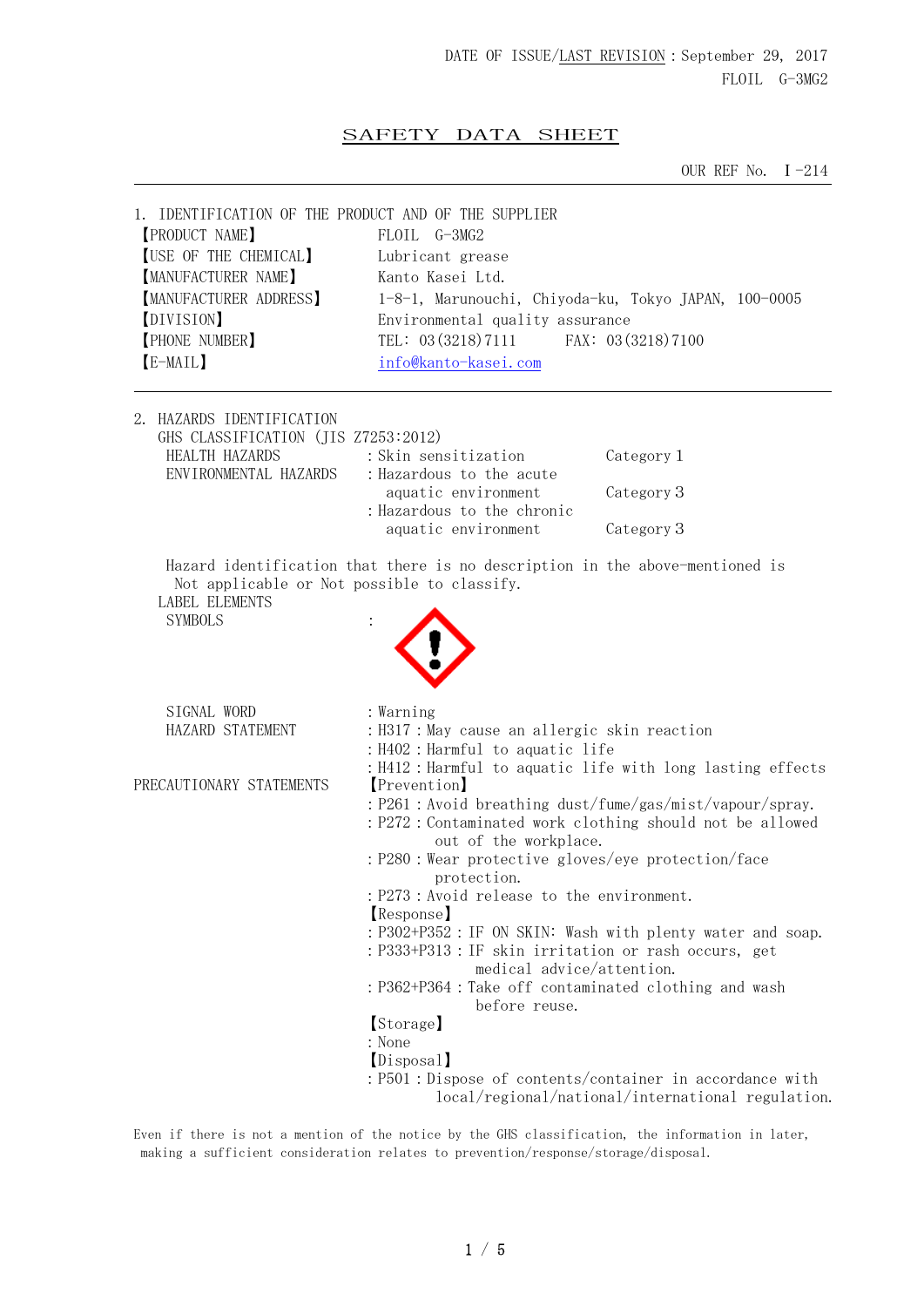3. COMPOSITION/INFORMATION ON INGREDIENTS **DISTINCTION** (SINGLE PRODUCT/MIXTURE) : Mixture CHEMICAL NAME : Grease  $COMPOSITION$  BASE OIL : Mineral oil  $75\sim85\text{wt}\%$ THICKNER : Lithium soap  $5 \sim 15$ wt%  $0$ THERS : Additives  $5 \sim 15$ wt% CHEMICAL FORMULAE :Not disclose, because of trade secrets CAS NO :Not disclose, because of trade secrets UN CLASS/UN NUMBER : Not applicable 4. FIRST-AID MEASURES IF INHALED : Remove victim to fresh air. Get medical advice/attention. IF ON SKIN : Wash the affected area with soap and water. IF IN EYES : Flush eyes with plenty of water, and get medical advice /attention. IF SWALLOWED :Do not induce vomiting. Get medical advice/attention. If a mouth is polluted, wash it with plenty of water. MOST IMPORTANT SYMPTOM : No data available PROTECTION OF PERSON GIVE FIRST-AID : No data available 5. FIRE-FIGHTING MESURES EXTINGUISHING MEDIA : Use spray foam, foam, powder or  $CO<sub>2</sub>$  gas extinguishing media. FIRST FIRE  $LARGE$  : Use powder or  $CO<sub>2</sub>$  gas extinguishing media.<br> $LARGE$ -SCALE FIRE : Use foam extinguishing media. : Use foam extinguishing media. UNSUITABLE EXTINGUISHING MEDIA : Prohibit rod-shaped water injection. PECULIAR HAZARD STATEMENT : No data available PECULIAR EXTINCTION METHOD : Cut off combustion source of fire. :Sprinkle water to equipment to cool. :Prohibit to enter to the scene of a fire except staff. PROTECTION OF THE PERSON<br>EXTINGUISHIES FIRE : Extinguish fire on the windward side of the fire and not fail to wear protector. 6. ACCIDENTAL RELEASE MEASURES PERSONAL PRECAUTIONS : Always wear protective equipment when working. ENVIRONMENTAL PRECAUTIONS : Take care not to be drained into river and drain. :If the medicine is used for the sea, it should be what suits the standard in the technology that provides by the transportation ministerial ordinance. METHODS FOR CONTAINMENT AND CLEANING UP : Remove source of a fire. SMALL QUANTITY : Remove with a spatula or shovel, or absorb with soil, sand or a cloth. Wipe off remainder with a cloth. LARGE QUANTITY : Prevent access by roping off the perimeter around the leak. Prevent the spilling grease from spreading with soil and sand. After draining off to a safety area, collect as much as possible into an empty container. AT SEA :Prevent dispersion by creating an oil fence. Scoop up or use adsorption mats to soak up. When chemicals are used, these must comply with technological standards as set down in ministry of transport ordinances.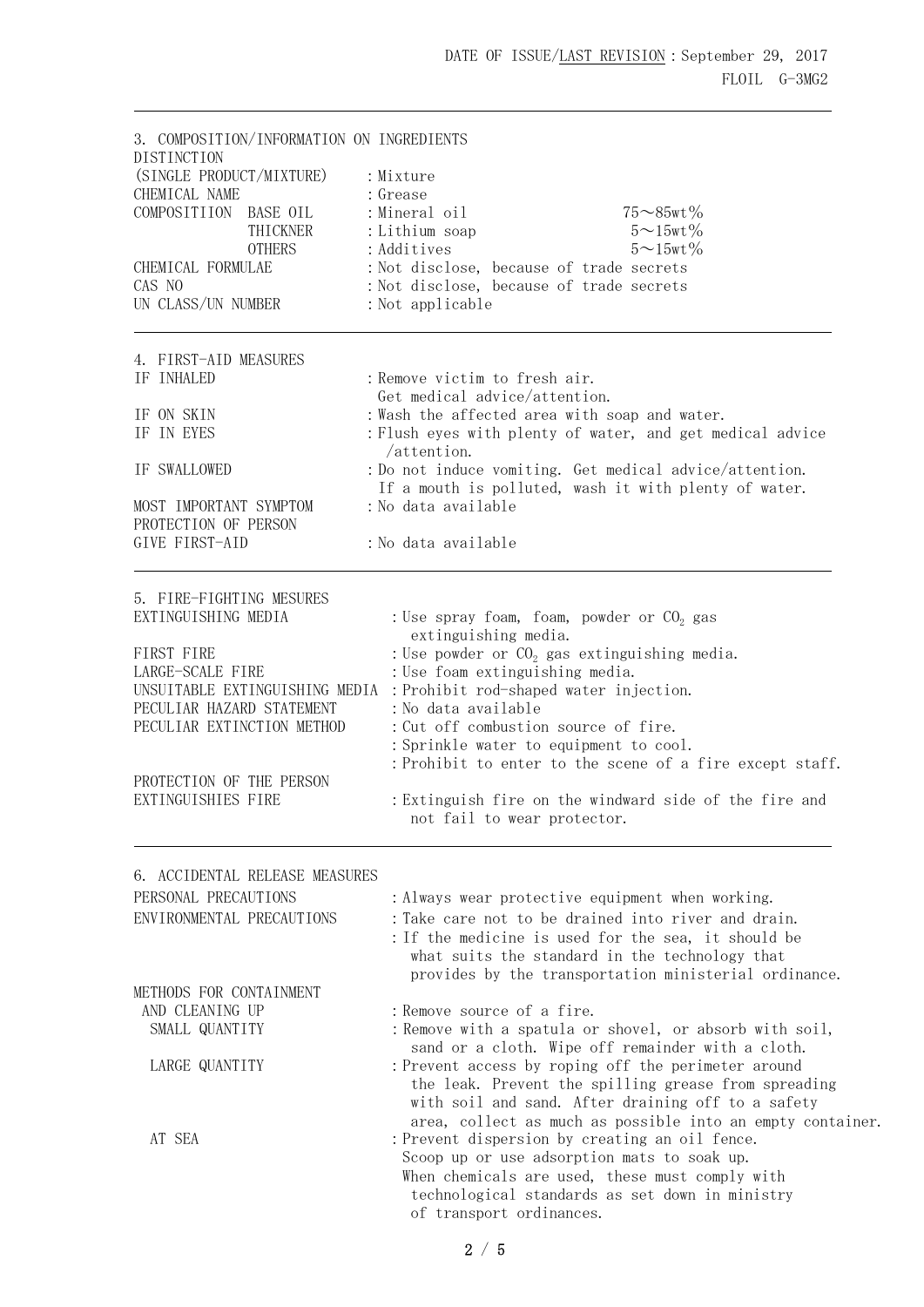| PREVENTION MESURE<br>OF SECOND DISASTER                       | : Inform promptly a related organization to<br>attempt prevention and the expansion prevention<br>of the accident when leaking.<br>: Remove source of a fire and prepare extinguishing<br>media.                                                                                                                                                                                                                                                                                                                                  |
|---------------------------------------------------------------|-----------------------------------------------------------------------------------------------------------------------------------------------------------------------------------------------------------------------------------------------------------------------------------------------------------------------------------------------------------------------------------------------------------------------------------------------------------------------------------------------------------------------------------|
| 7. HANDLING AND STORAGE                                       |                                                                                                                                                                                                                                                                                                                                                                                                                                                                                                                                   |
| <b>HANDLING</b><br>TECHNICAL MESURES                          | : Avoid contact with flame, sparks and heated objects.<br>Do not allow unnecessary dispersion of vapor.<br>: Take steps to prevent static electricity, and use<br>conductive work clothes and shoes.<br>: Remove completely it in the safety area, if the<br>mechanical equipment are repaired and are processed.<br>: Wear protector, if there is possibility of skin<br>contact or eye contact.<br>: Avoid inhalation of vapor or mist.<br>: Containers must be sealed.                                                         |
| <b>NOTES</b>                                                  | : The vapor from petroleum products builds up easily<br>as it is heavier than air. It is therefore<br>necessary to ensure adequate ventilation and<br>take care with fire.                                                                                                                                                                                                                                                                                                                                                        |
| NOTES OF SAFE HANDLING                                        | : Handling should be done at room temperature. Prevent<br>contamination of water and impurities.<br>: Avoid contact with halogens, strong acids, alkaline<br>substances and oxidants.                                                                                                                                                                                                                                                                                                                                             |
| <b>STORAGE</b>                                                | : Protect from sunlight. Store in a well-ventilated place.<br>: Avoid heat, sparks, flames and any build-up of<br>static electricity.<br>: Electrical equipment used in the storage area must<br>have a non-explosive structure, and devices must<br>be earthed.<br>: Avoid contact and storing with halogens, strong<br>acids, alkaline substances and oxidants.<br>: Do not apply pressure to empty containers.<br>: Don't cut, weld, heat, or make the hole the container.<br>Traces might ignite attended with the explosion. |
| 8. EXPOSURE CONTROLS/PERSONAL PROTECTION<br>EQUIPMENT MESURES | : If the vapor arises, ventilation equipment or<br>closing of vapor source is needed.<br>: The equipment for washing and the body washing of<br>eyes is set up near the handling area.                                                                                                                                                                                                                                                                                                                                            |
| MANAGEMENT CONCENTRAITON<br>ALLOWABLE CONCENTRATION           | : Not established<br>: Japan Society for Occupational Health(2010)<br>$3mg/m^3$ (as mist of mineral oil)<br>TWA: $5mg/m^3$ (as mist of mineral oil)<br>: ACGIH                                                                                                                                                                                                                                                                                                                                                                    |
| PROTECTION<br>RESPIRATORY PROTECTION<br>HAND PROTECTION       | : If necessary, wear hazard mask.<br>: Wear the resistance to oil if coming in contact                                                                                                                                                                                                                                                                                                                                                                                                                                            |
| EYE PROTECTION<br>SKIN PROTECTION                             | repeating for a long term.<br>: Wear safety glasses with side shields.<br>: When contacting for a long time or repeatedly, wear<br>oil resistant ones.                                                                                                                                                                                                                                                                                                                                                                            |

APPROPRIATE SANITARY REQUIREMENT : Remove dirty clothes, wash completely and reuse.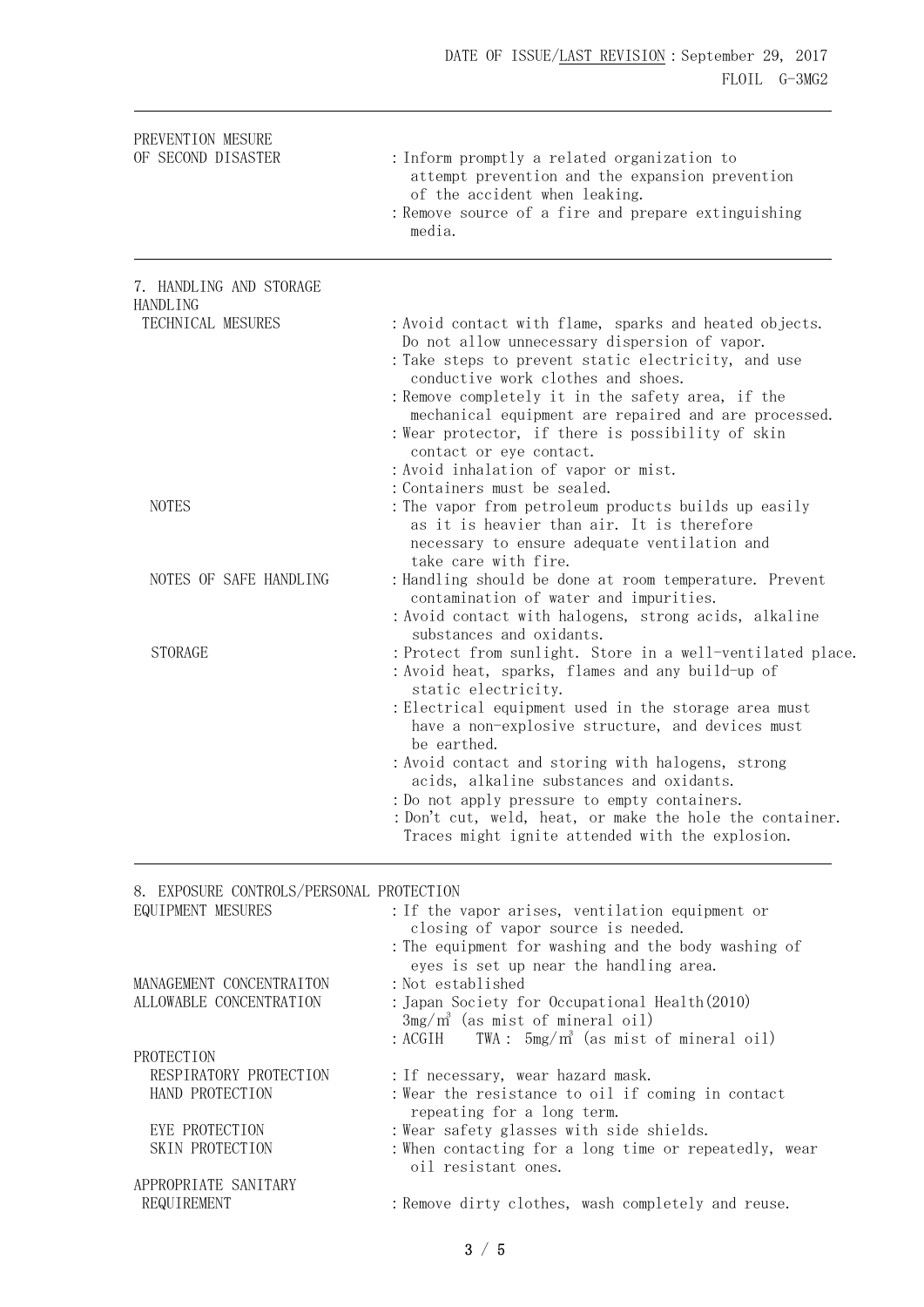| 9. PHYSICAL AND CHEMICAL PROPERTIES                |                                                             |  |
|----------------------------------------------------|-------------------------------------------------------------|--|
| <b>APPEARANCE</b>                                  | : Semisolid                                                 |  |
| COLOR                                              | $:$ Green                                                   |  |
| <b>ODOR</b>                                        | : Slightly odor                                             |  |
| pH                                                 | : No data                                                   |  |
| MELTING POINT/FREEZING POINT                       | : No data                                                   |  |
| INITIAL BOILING POINT                              |                                                             |  |
| AND BOILING                                        | : No data                                                   |  |
| FLASH POINT                                        | : $0ver$ 130°C (SETA)                                       |  |
| UPPER/LOWER FLAMMABILITY                           |                                                             |  |
| OR EXPLOSIVE LIMITS                                | $lower:1wt%$ (Base $oil$ )<br>: Upper : 7wt%                |  |
| <b>VAPOR PRESSURE</b>                              | : No data                                                   |  |
| VAPOR density                                      | : No data                                                   |  |
| RELATIVE DENSITY                                   |                                                             |  |
| $(WATER=1)$                                        | : Approx. 0.89                                              |  |
| SOLUBILITY                                         | : Insoluble<br>: Water                                      |  |
|                                                    | Other solvent: Insoluble                                    |  |
| AUTO-IGNITION TEMPERATURE                          | : No data                                                   |  |
| DECOMPOSITION TEMPERATURE                          | : No data                                                   |  |
| VISCOSITY                                          | : No data                                                   |  |
| 10. STABILITY AND REACTIVITY                       |                                                             |  |
| STABILITY                                          | : Stability at room temperature                             |  |
| POSSIBILITY OF HAZARDOUS                           |                                                             |  |
| <b>REACTIONS</b>                                   | : Avoid contact with strong acids.                          |  |
| CONDITIONS TO AVOID                                | : Avoid contact with halogens, strong acids, alkaline       |  |
|                                                    | substances and oxidants.                                    |  |
| HAZARDOUS DECOMPOSITION<br>PRODUCTS                | $\therefore$ CO                                             |  |
| <b>OTHER</b>                                       | : No data available                                         |  |
|                                                    |                                                             |  |
| 11. TOXICOLOGICAL INFORMATION                      |                                                             |  |
| <b>ACUTE TOXICITY</b><br>SKIN CORROSION/IRRITATION | Oral : rat $LD_{50} \geq 5000$ mg/kg<br>: No data available |  |
| RESPIRATORY OR SKIN                                |                                                             |  |
| SENSITIZATION                                      | : May cause an allergic skin reaction                       |  |
| GERM CELL MUTAGENICITY                             | :No data available                                          |  |
| CARCINOGENICITY<br>BASE OIL                        | : IARC : Group3                                             |  |
| THICKNER                                           | : No data available                                         |  |
| ADDITIVE                                           | :No data available                                          |  |
| REPRODUCTIVE TOXICITY<br>STOT-single exposure      | : No data available<br>: May cause respiratory irritation   |  |
| STOT-repeated exposure                             | : No data available                                         |  |
| ASPIRATION HAZARD                                  | : No data available                                         |  |
| 12. ECOLOGICAL INFORMATION                         |                                                             |  |
| TOXICITY<br>FISH                                   | : No data available                                         |  |
| <b>OTHERS</b>                                      | : No data available                                         |  |
| PERSISTENCE/DEGRADABILITY                          | : No data available                                         |  |
| BIOACCUMULATIVE POTENTIAL                          | : No data available                                         |  |

MOBILITY IN SOIL : No data available<br>
OTHER ADVERSE EFFECTS : No data available

OTHER ADVERSE EFFECTS